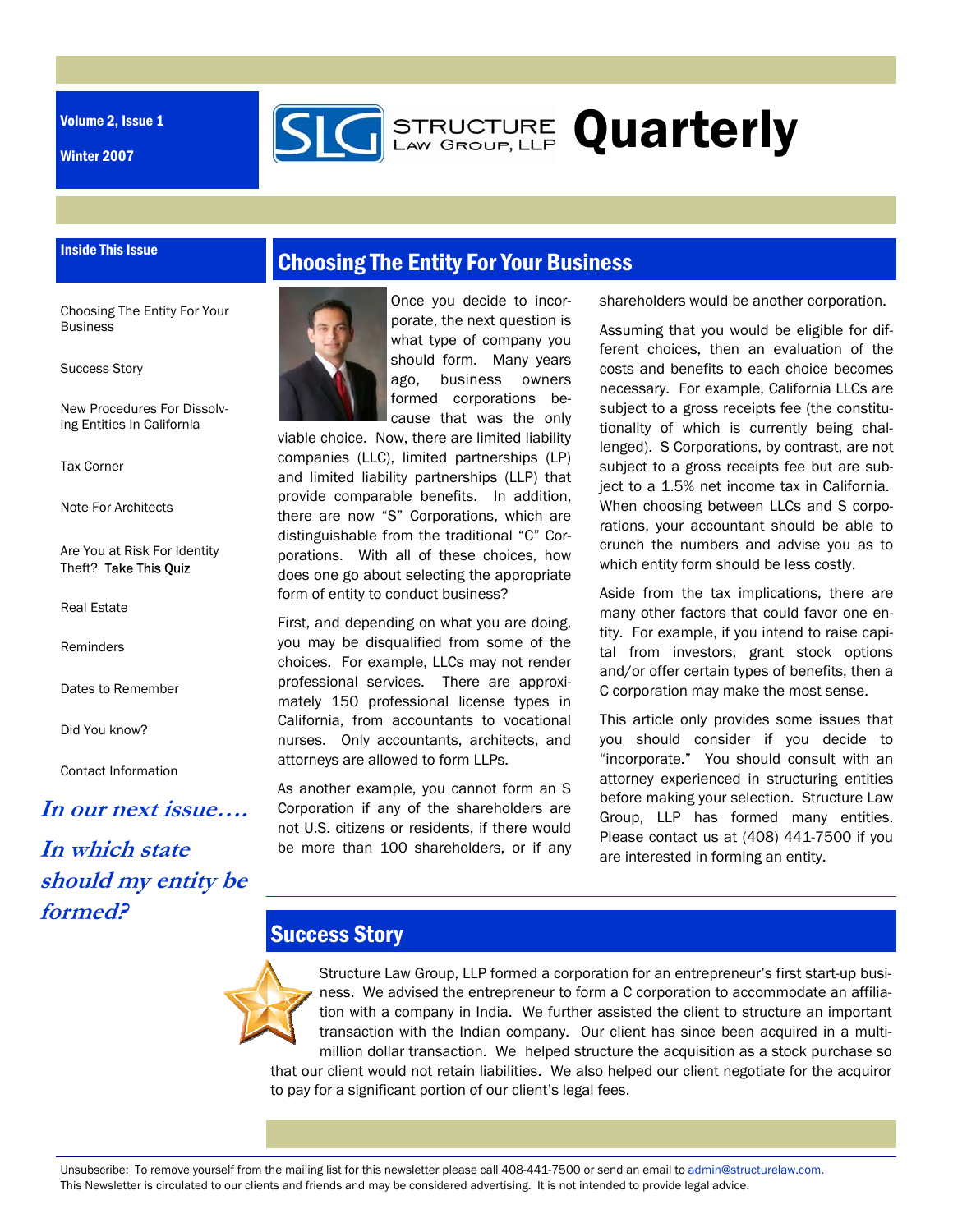### New Procedures For Dissolving Entities In California

For years corporate entities have sweated at year-end trying to ensure that all unneeded corporations, LLCs, LPs and LLPs were dissolved, and a tax clearance certificate was obtained, so that the entity would not owe another \$800 for the next year. If the tax return is not filed in time, or the tax clearance certificate is not obtained within a short period, the entity could have to pay another \$800 and try dissolving again next year. Often, clients have come to us with entities that have not done any business for years, and may even have filed a final tax return years earlier, but failed to formally dissolve with the Secretary of State and, therefore, continue to owe \$800 per year, plus penalties and interest if it were not paid on time.

Finally, the Franchise Tax Board has said that effective September 29, 2006, it will no longer assess the \$800 for the next year if three requirements are met:

1. The entity must file a final tax return on or before the extended due date for the preceding tax year;

2. The entity does not conduct business in California after the end of that year; and

3. The entity files a Certifi-

cate of Dissolution, Certificate of Surrender, or Certificate of Cancellation with the Secretary of State before the end of the 12 month period beginning with the date the final return was filed.

This greatly simplifies the dissolution process. There will be no more tax clearance forms, and the Secretary of State has revised the Certificates of Dissolution, Cancellation and Merger to reflect these changes. The old forms are no longer valid.

Unfortunately, no retroactive relief is provided for entities that failed to formally dissolve years ago and have accumulated taxes, penalties and interest. However, if your entity filed a timely 2005 final tax return, did not conduct business after 2005, filed timely dissolution paperwork with the Secretary of State and paid \$800 for 2006, it may be entitled to a refund. If you want to dissolve an entity that is no longer doing business, contact us to avoid 2007 franchise taxes.

**"This greatly simplifies the dissolution process."** 



#### Tax Corner

Mileage Rate Increased To 48.5¢. For 2007 the IRS has increased the standard mileage rate for business driving to 48.5 cents per mile, up from 44.5 cents in 2006. Remem-

ber, this is in place of deducting fuel and vehicle repair costs, but parking and tolls are still deductible. [Source: IRS—IR-2006-168, November 1, 2006.]

- Minimum Wage Increased to \$7.50. Effective January 1, 2007, California minimum wage has increased from \$6.75 to \$7.50 per hour, and will increase again on January 1, 2008 to \$8 per hour. [AB 1835]
- Registered Domestic Partners Must File as Married. Beginning January 1, 2007, Registered Domestic Partners will be required to file as married in California, and all community property rules will apply. [SB 1827, Ch. 6-802.] However, they are still prohibited from doing so on Federal returns, and community property rules are not applicable.

If you have any questions regarding the above changes, please contact Tamara Pow at (408) 441-7500.

Note For Architects: A new law just extended the ability of architects to be Limited Liability Partnerships (LLPs) from January 1, 2007 to January 1, 2012, and increased the minimum liability insurance coverage requirement to \$1,000,000 (plus an additional \$100,000 for each architect over 5) starting January 1, 2008. [AB 2914, Ch. 06-426.]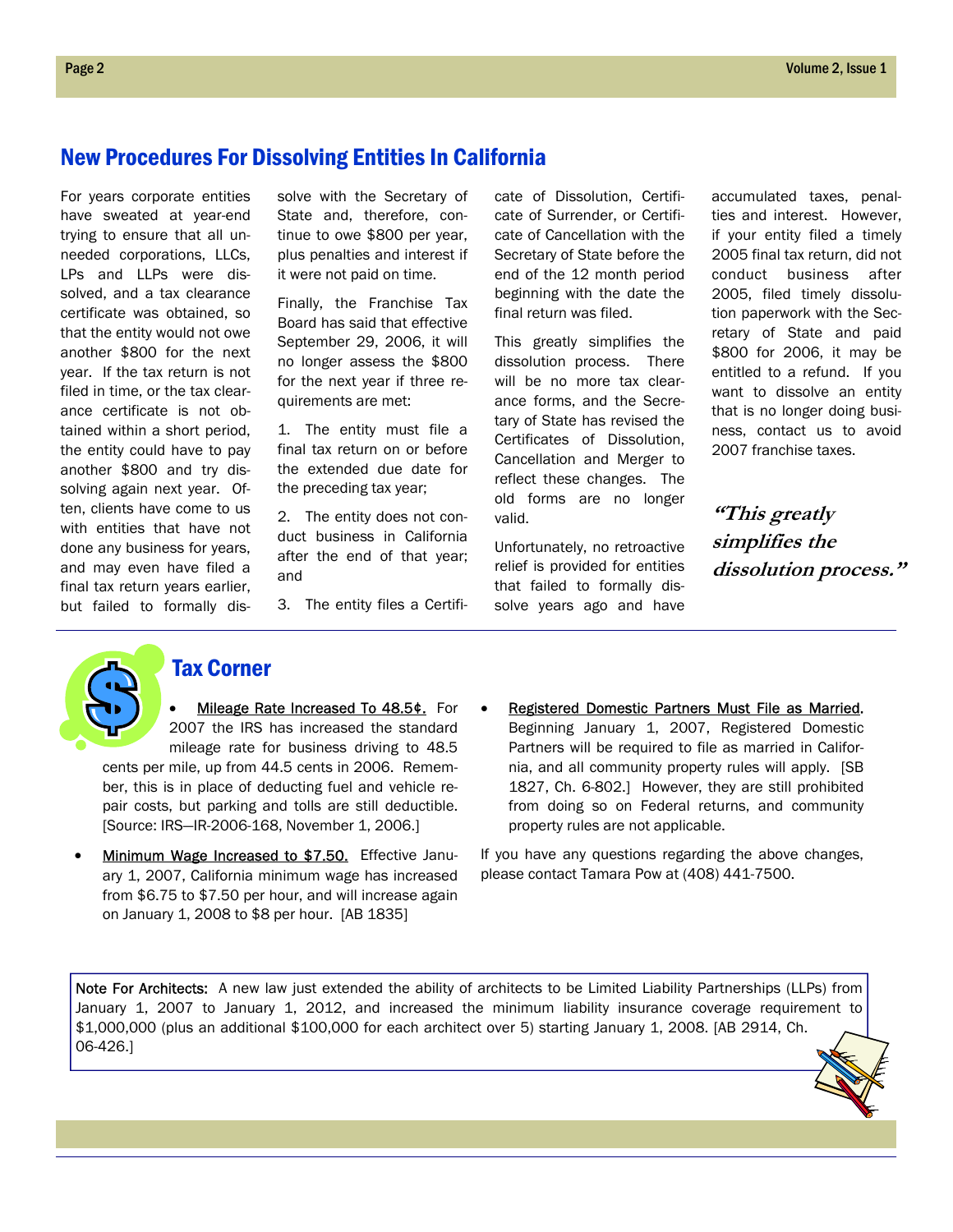## Are You At Risk For Identity Theft? - Take This Identity Theft IQ Test\*

L I receive several offers of pre-approved credit every week. (5 points) \_\_ Add 5 points if you do not shred them before putting them in the trash. L I carry my Social Security card in my wallet. (10 points) \_\_\_ My state driver's license has my SSN printed on it and I have not contacted the DMV to request a different number. (10 points) Loo not have a PO Box or a locked, secured mailbox. (5 points) L I use an unlocked, open box at work or at my home to drop off my outgoing mail. (10 points) I do not shred or tear banking and credit information when I throw it in the trash. (10 points) L provide my SSN whenever asked, without asking questions as to how that information will be safeguarded. (10 points)  $\Box$  Add 5 points if you provide it orally without checking to see who might be listening. I am required to use my SSN at work as an employee ID or at college as a student ID number. (5 points) \_\_\_\_\_ My SSN is printed on my employee badge that I wear at work or in public. Or it is posted on my time card in full view of others, or is on other documents frequently seen by many others in my workplace. (10 points) I have my SSN and/or driver's license number printed on my personal checks. (10 points) \_\_\_\_\_ I am listed in a "Who's Who" guide. (5 points) Letter my spouse is the ID number. (10 points) I carry my insurance card in my wallet and either my SSN or that of my spouse is the ID number. (10 points) I have not ordered a copy of my credit reports for at least 2 years. (20 points) I do not believe that people would root around in my trash looking for financial or personal information. (10 points)

\*Used with permission of the Privacy Rights Clearinghouse

100+ points = You are at high risk. 7-10 million people were victims of ID theft last year. 50-100 points = Your odds of being victimized are about average. 0-50 points = Congratulations you have a high Identity Theft IQ.



 $\overline{a}$ 

## Real Estate

#### Real Estate Withholding Changes Effective January 1, 2007

For sales of California real property on or after January 1, 2007, sellers may now elect to compute the California tax withholding based on their maximum tax rate multiplied by the reportable gain, instead of the standard withholding amount of 3 1/3% of the sales price. Make sure you calculate which number is better for your circumstances. If you elect the alternative withholding amount, you must file Form 593-E with your escrow company. Check for accuracy – the penalty for knowingly executing a false Exemption Certificate is \$1,000 or 20% of the amount required to be withheld. [Source: Spidell's California Taxletter, Vol. 28, No. 11, November 1, 2006]



### Reminders And Other Items of Note

#### Contractors Beware!

Effective January 1, 2007 the Contractors' State License Board is

authorized to suspend a contractor's license if the contractor employs an individual in a position requiring a license and that individual has an unpaid tax obligation with the FTB, EDD or the Department of Industrial Relations. However, such persons may serve in nonsupervising employee roles. This law can also affect licensed entities with which those persons are associated. The only goods news is that the Contractors' State License Board must give the contractor 60 days notice before the suspension. Use this 60 days to either pay the amount due and avoid suspension, or to disassociate from another contractor or entity. [Source: Spidell's California Taxletter, Vol. 28, No. 9, September 1, 2006]